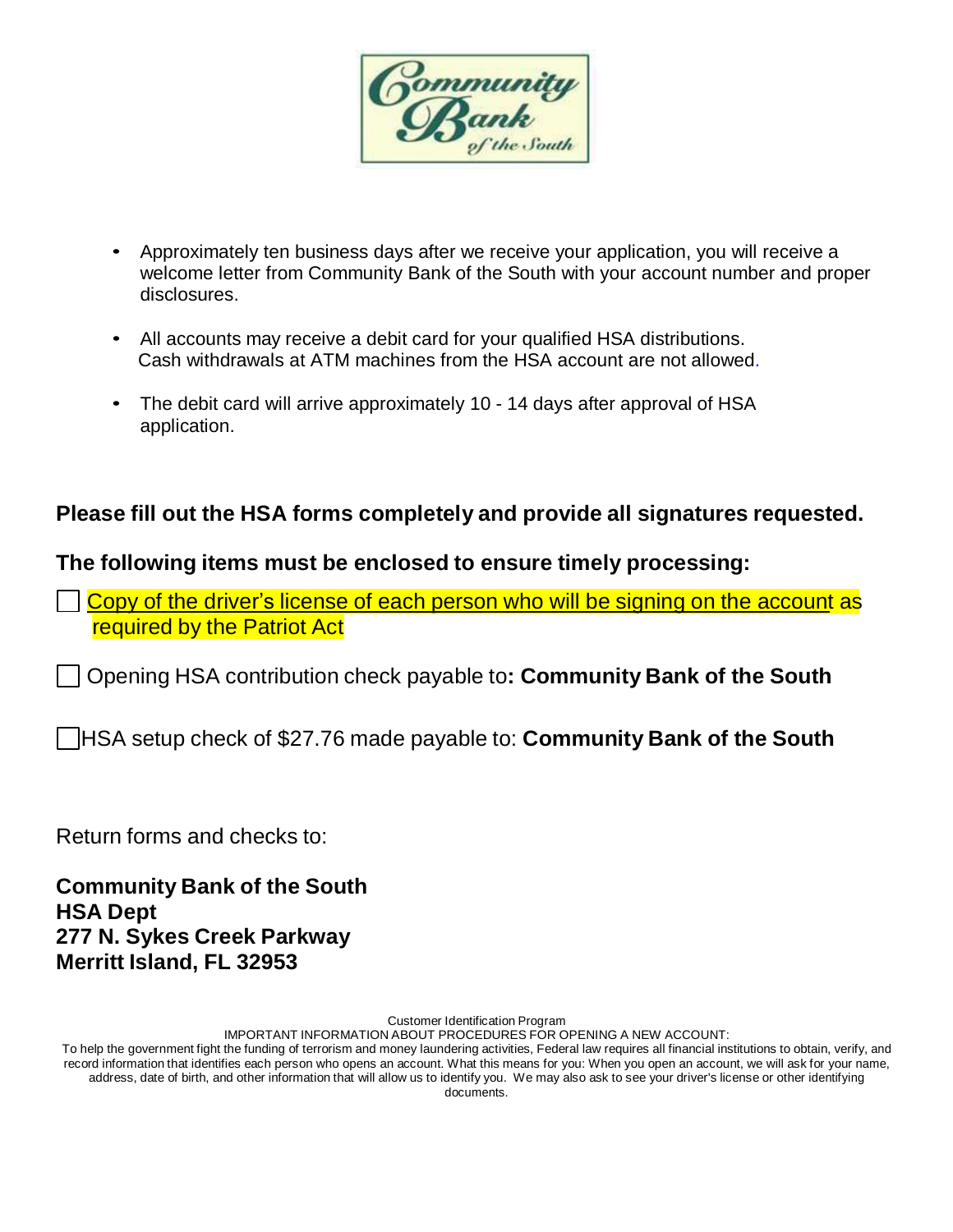

# HSA NEW ACCOUNT FORM

| HSA ACCOUNT HOLDER                                                                                                               |                                                                                                                                                                                                                                                                            |                                                                                                                |
|----------------------------------------------------------------------------------------------------------------------------------|----------------------------------------------------------------------------------------------------------------------------------------------------------------------------------------------------------------------------------------------------------------------------|----------------------------------------------------------------------------------------------------------------|
|                                                                                                                                  |                                                                                                                                                                                                                                                                            |                                                                                                                |
|                                                                                                                                  |                                                                                                                                                                                                                                                                            | Street Address _________________________________City _________________________State ______Zip_________________ |
|                                                                                                                                  |                                                                                                                                                                                                                                                                            |                                                                                                                |
|                                                                                                                                  |                                                                                                                                                                                                                                                                            |                                                                                                                |
|                                                                                                                                  |                                                                                                                                                                                                                                                                            |                                                                                                                |
|                                                                                                                                  | E-Mail Address (Stays in-house, never given out): Next and the state of the state of the state of the state of                                                                                                                                                             |                                                                                                                |
| Date of Birth $\frac{1}{\sqrt{1-\frac{1}{2}}}$                                                                                   |                                                                                                                                                                                                                                                                            |                                                                                                                |
|                                                                                                                                  |                                                                                                                                                                                                                                                                            | Insurance                                                                                                      |
|                                                                                                                                  |                                                                                                                                                                                                                                                                            |                                                                                                                |
| Employee Eligibility Date ____                                                                                                   |                                                                                                                                                                                                                                                                            | I have a $\Box$ single $\Box$ family policy.                                                                   |
| Employee Hire Date __________                                                                                                    |                                                                                                                                                                                                                                                                            | Employee Type FT _____ PT ____                                                                                 |
|                                                                                                                                  | HSA contributions: Year_________Opening contribution \$_____________Catch-up contribution \$__________                                                                                                                                                                     |                                                                                                                |
| *Yearly maximum contribution for individuals is \$3,650 for 2022<br>Yearly maximum contribution for a family is \$7,300 for 2022 |                                                                                                                                                                                                                                                                            |                                                                                                                |
| may add an additional \$1,000 for 2022 and beyond.                                                                               | **You may add the "catch up contribution" to these numbers if you qualify. If you're 55 or older any time in 2022, you                                                                                                                                                     |                                                                                                                |
| funds from a previous account.                                                                                                   | Please check below if applicable. Transfers from an existing HSA account (trustee to trustee transfer) require a separate form (see<br>HSA forms/Rollover) and a copy of your latest statement from that institution. Rollovers mean you have actually taken possession of |                                                                                                                |
| I wish to do the following:                                                                                                      |                                                                                                                                                                                                                                                                            |                                                                                                                |
|                                                                                                                                  | Trustee to Trustee transfer---please include statement from current account---transfers require 70 day processing                                                                                                                                                          |                                                                                                                |
|                                                                                                                                  | Rollover: I understand that I am only allowed one rollover in a 12 month period.                                                                                                                                                                                           |                                                                                                                |
|                                                                                                                                  | PLEASE COMPLETE BELOW IF YOUR EMPLOYER IS CONTRIBUTING ON YOUR BEHALF:                                                                                                                                                                                                     |                                                                                                                |
|                                                                                                                                  | Employer Contribution \$_____________ Employer Name______________________________                                                                                                                                                                                          |                                                                                                                |

Employer Address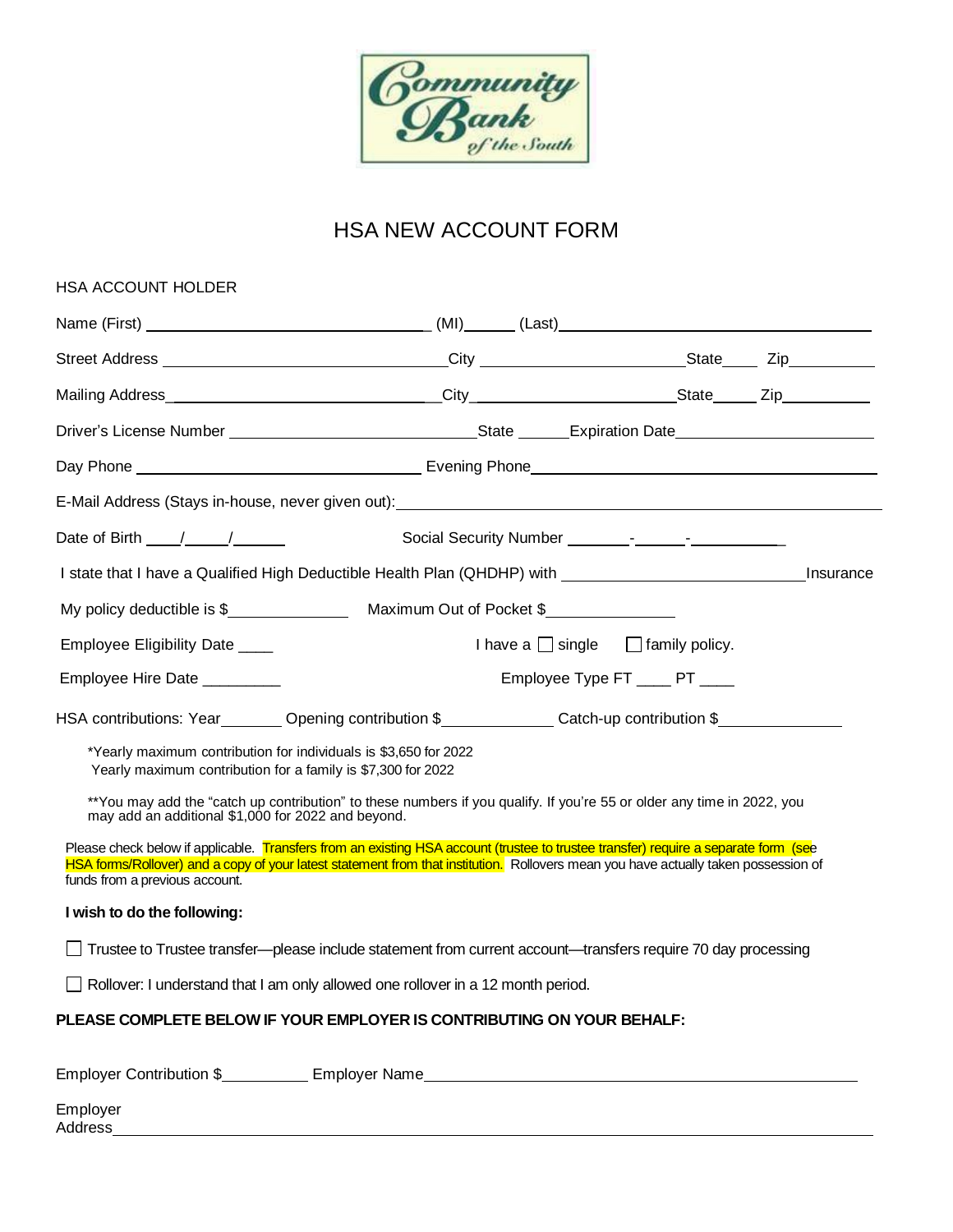Rollover: I understand that I am only allowed one rollover in a 12 month period.  $\Box$  Trustee to Trustee transfer  $\Box$ 

ADDITIONAL HSA ACCOUNT SIGNER: I hereby designate this individual as an authorized signer over my HSA.

| First <u>_______________________</u>                                                                                                                                                                                                                                                                                                                                                                                                                                                                                        | MI                                                                                                                                                                                                                                                                                     |
|-----------------------------------------------------------------------------------------------------------------------------------------------------------------------------------------------------------------------------------------------------------------------------------------------------------------------------------------------------------------------------------------------------------------------------------------------------------------------------------------------------------------------------|----------------------------------------------------------------------------------------------------------------------------------------------------------------------------------------------------------------------------------------------------------------------------------------|
| $SSN \qquad \qquad \underbrace{\qquad \qquad}_{\qquad \qquad \qquad}-\qquad \qquad}_{\qquad \qquad -\qquad \qquad -\qquad \qquad}_{\qquad \qquad -\qquad \qquad -\qquad \qquad -\quad \qquad}_{\qquad \qquad -\quad \qquad -\quad \qquad}_{\qquad \qquad -\quad \qquad}_{\qquad \qquad -\quad \qquad}_{\qquad \qquad -\quad \qquad}_{\qquad \qquad -\quad \qquad}_{\qquad \qquad -\quad \qquad}_{\qquad \qquad -\quad \qquad}_{\qquad \qquad -\quad \qquad}_{\qquad \qquad -\quad \qquad}_{\qquad \qquad -\quad \qquad}_{\$ | Date of Birth $\frac{1}{\sqrt{1-\frac{1}{2}}}\left\lfloor \frac{1}{\sqrt{1-\frac{1}{2}}}\right\rfloor$                                                                                                                                                                                 |
|                                                                                                                                                                                                                                                                                                                                                                                                                                                                                                                             | State Expiration Date /                                                                                                                                                                                                                                                                |
| Additional debit card YES $\Box$ NO $\Box$                                                                                                                                                                                                                                                                                                                                                                                                                                                                                  |                                                                                                                                                                                                                                                                                        |
| Signature of authorized signer and all and all and all and all and all and all and all and all and all and all                                                                                                                                                                                                                                                                                                                                                                                                              | Date $\frac{1}{\sqrt{1-\frac{1}{2}}\cdot\frac{1}{2}}$                                                                                                                                                                                                                                  |
| BENEFICIARY(IES)                                                                                                                                                                                                                                                                                                                                                                                                                                                                                                            | SEE TERMS OF WILL $\Box$ (If you have a will, check here)                                                                                                                                                                                                                              |
|                                                                                                                                                                                                                                                                                                                                                                                                                                                                                                                             | If you name your spouse as primary beneficiary it would be considered a tax free transfer. At the time of my death, the primary beneficiaries<br>hamed below will receive my HSA assets If all of my primary beneficiaries die before me the contingent beneficiaries named below will |

named below will receive my HSA assets. If all of my primary beneficiaries die before me, the contingent beneficiaries named below will receive my HSA assets. In the event a beneficiary dies before me, such beneficiary's share will be reallocated on a pro-rata basis to the other beneficiaries that share the deceased beneficiary's classification as a primary or contingent beneficiary. If all of the beneficiaries die before me, my HSA assets will be paid to my estate. If no percentages are assigned to beneficiaries, the beneficiaries will share equally. If the percentage total for each beneficiary classification does not equal 100 percent, any remaining percentage will be divided equally among the beneficiaries within such class. This designation revokes and supersedes all earlier beneficiary designations which may apply to this HSA.

| <b>Primary Beneficiary(ies)</b><br>Name | Address | <b>SSN</b> | Relationship | <b>DOB</b> | Percentage<br>$\overline{\%}$ |
|-----------------------------------------|---------|------------|--------------|------------|-------------------------------|
|                                         |         |            |              |            | %                             |
|                                         |         |            |              |            | %                             |
|                                         |         |            |              |            | %                             |
|                                         |         |            |              |            | %                             |

Information for spouse: I am the spouse of the HSA owner. Because of the significant consequences associated with giving up my interest in the HSA, the custodian has not provided me with legal or tax advice, but has advised me to seek tax or legal advice. I acknowledge that I have received a fair and reasonable disclosure of the HSA owner's assets or property, including any financial obligations for a community property state. In the event I have a legal interest in the HSA assets, I hereby give to the HSA owner such interest in the assets held in this HSA and consent to the beneficiary designation set forth in this form.

| If married<br>signature<br>spouse<br>ot. | Jate |  |  |
|------------------------------------------|------|--|--|
|                                          |      |  |  |

### $\Box$  I am single

If this HSA is being established with a regular contribution, I certify that I am covered by a qualified high deductible health plan (HDHP), and that I am not covered by a health plan other than an HDHP that provides any of the same benefits as an HDHP. If this HSA is being established with a rollover or transfer contribution, I certify that the rollover or transfer assets are from another HSA or Archer Medical Savings Account (MSA). I certify that the information provided by me on this Application is accurate, and that I have received a copy of the Application, Health Savings Custodial Account, and Disclosure Statement. I agree to be bound by the terms and conditions found in the Application, Health Savings Custodial Account, Disclosure Statement, and amendments thereto. I assume sole responsibility for all consequences relating to my actions concerning this HSA. I understand that I may revoke this HSA on or before seven (7) days after the date of establishment. I have not received any tax or legal advice from the custodian, and I will seek the advice of my own tax or legal professional to ensure my compliance with related laws. I release and agree to hold the HSA custodian harmless against any and all claims or losses arising from my actions. Community Bank of the South, 277 N. Sykes Creek Parkway, Merritt Island, FL 32953

| Order debit card: Yes □ No □ |  |  |  |  |
|------------------------------|--|--|--|--|
|------------------------------|--|--|--|--|

### Signature of HSA account holder  $\qquad \qquad -$  Date  $\qquad \qquad /$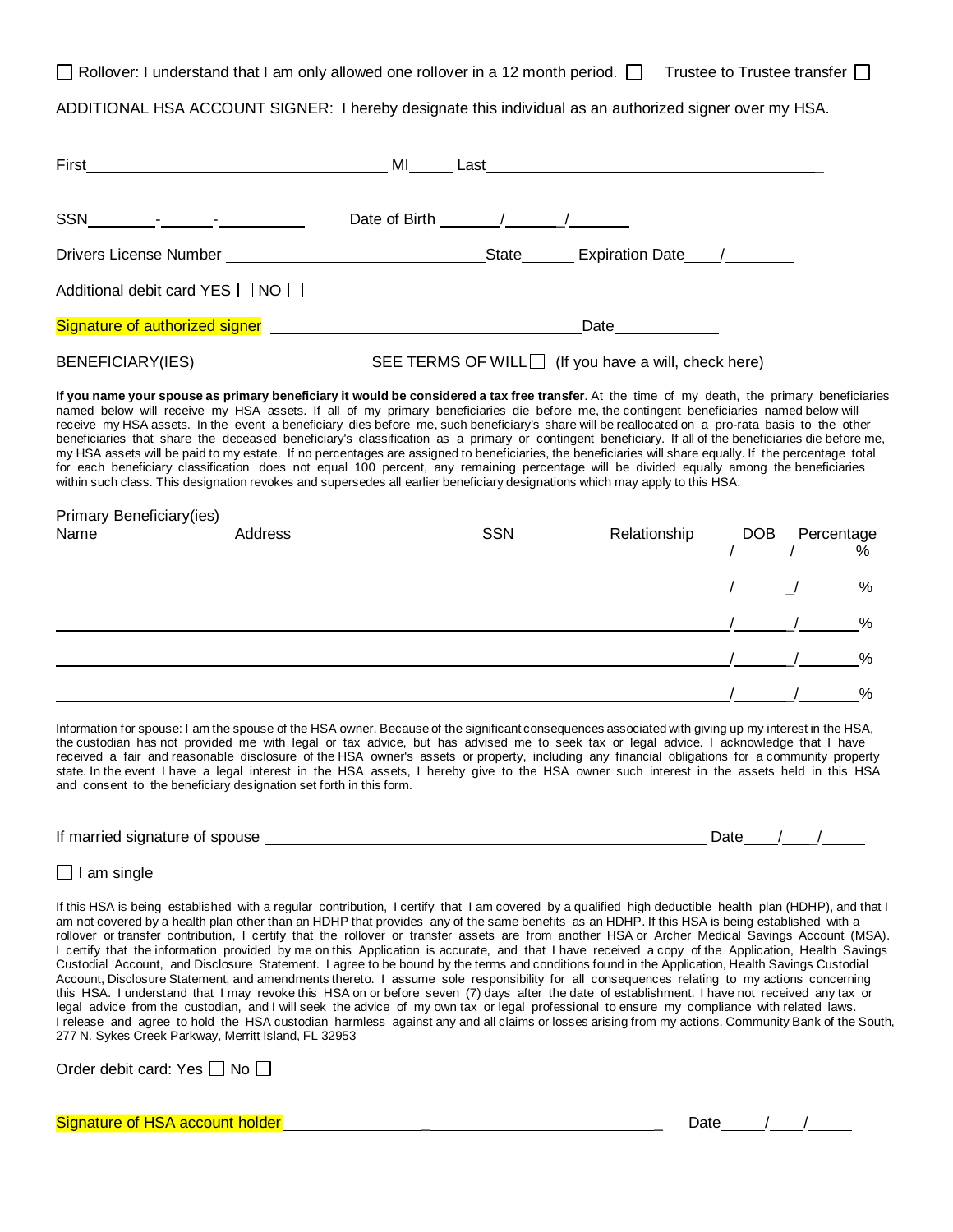

# Health Savings Account Custodial Agreement

The depositor whose name appears on the attached Application is establishing a Health Savings Account (HSA) under Section 223(a) of the Internal Revenue Code

("Code") for the purpose of paying qualified medical expenses, as defined under Section 223(d)(2) of the Code, of the Depositor. The Depositor has assigned the custodial account the sum indicated on the Application.

#### ARTICLE I

The Custodian may accept additional cash contributions on behalf of the Depositor for the tax year. The total cash contributions are limited to the maximum allowed under Section 223(b) of the Code for the tax year unless the contribution is a rollover contribution described in Section 223(f)(5) of the Code.

#### ARTICLE II

The Depositor's interest in the balance in the custodial account is non-forfeitable.

#### ARTICLE III

No part of the Custodial Funds may be invested in life insurance contracts, nor may the assets of the Custodial account be commingled with other property, except in a common trust fund or common investment fund.

#### **ARTICLE IV**

If the Depositor dies before his or her entire interest is distributed to him or her, the entire remaining interest will be disposed of as follows:

1. If the beneficiary is the Depositor's spouse, the HSA shall become the spouse's HSA as of the date of death.

2. If the beneficiary is not the Depositor's spouse, the HSA shall cease to be an HSA as of the date of death, and the fair market value of the account shall be taxable to the beneficiary (or the estate) in the taxable year which includes such date.

#### ARTICLE V

1. The Depositor agrees to provide the Custodian with information necessary for the Custodian to prepare any reports required by the Code and related regulations.

2. The Custodian agrees to submit any reports to the Internal Revenue Service and the Depositor prescribed by the Internal Revenue Service.

#### ARTICLE VI

This Agreement will be amended from time to time to comply with the provisions of the Code and related regulations. Other amendments may be made with the consent of the HSA Holder whose signature appears on the Application and the Custodian.

#### ARTICLE VII

1. Definitions: In this part of the Agreement (Article VII), the words "you" and "your" refer to the Depositor. The Depositor is the person who establishes the custodial account. The words "we," "our," and "us" refer to the Custodian. The Custodian must be a bank, as defined in Section 408(n), insurance company, or other person who has the approval of the Secretary of the Treasury to act as Custodian. The word "Code" means the Internal Revenue Code.

2. Notices and Changes of Address: Any required notice regarding this HSA will be considered effective when we mail it to the last address of the intended recipient which we have in our records. Any notice to be given to us will be considered effective when we actually receive it. You must notify us of any changes of address.

3. Representations and Responsibilities: You represent and warrant to us that any information you have given or will give us with respect to this Agreement is complete and accurate. Further, you agree that any directions you give us, or any action you take will be proper under this Agreement, and that we are entitled to rely upon any such information or directions. We shall not be responsible for losses of any kind that may result from your directions to us or your actions or failures to act, and you agree to reimburse us for any losses we may incur as a result of such directions, actions or failures to act. We shall not be responsible for any penalties, taxes, judgments or expenses you incur in connection with your HSA. We have no duty to determine whether your contributions or distributions comply with the Code, regulations, rulings, or this Agreement.